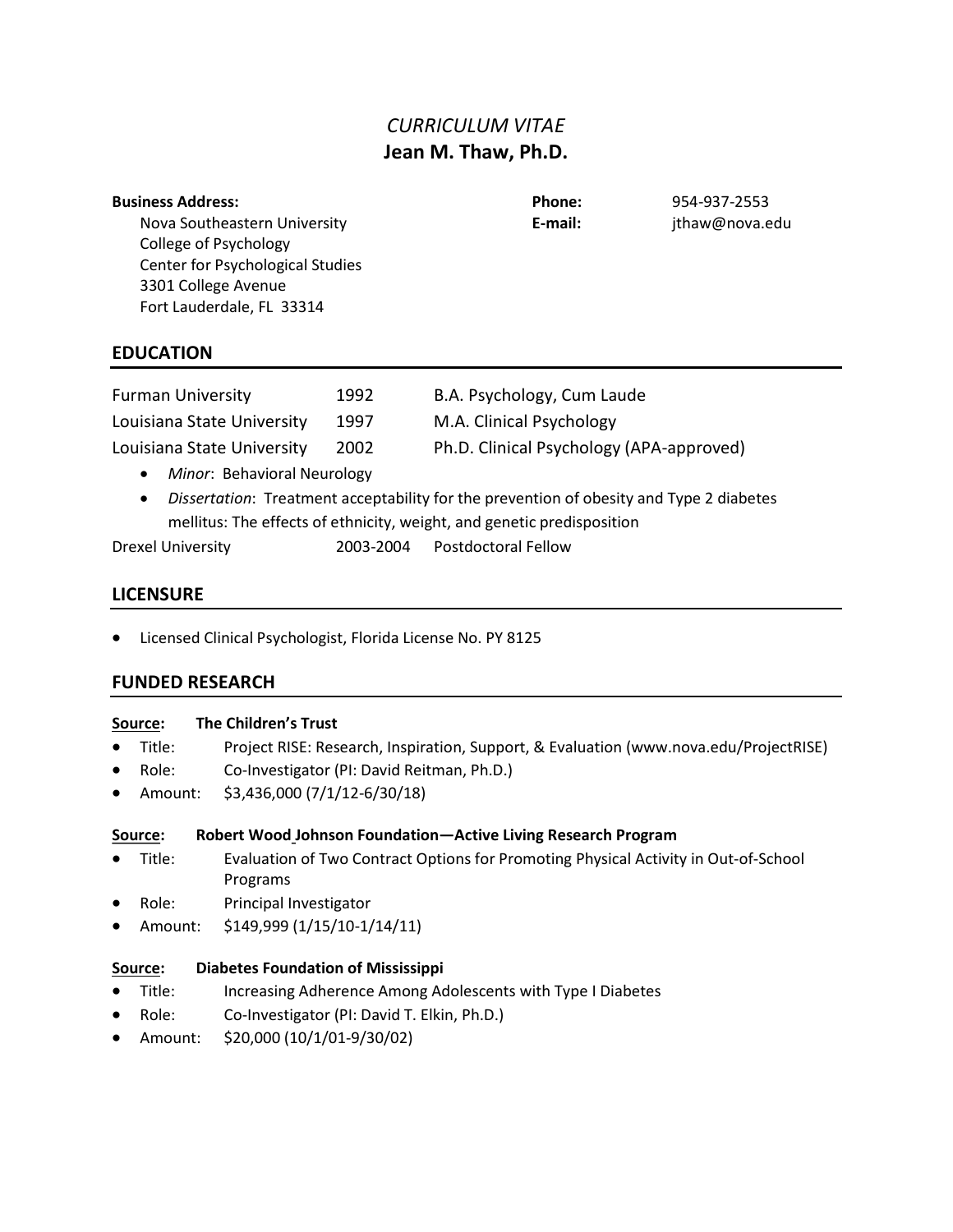### RESEARCH EXPERIENCE

| <b>Project Director II</b>                             | 2015-present |
|--------------------------------------------------------|--------------|
| <b>Co-Director/Director of Training</b>                | 2011-2015    |
| <b>Assistant Project Director/Director of Training</b> | 2007-2011    |
| Nova Southeastern University, Fort Lauderdale, FL      |              |

 Core leader of funded research and clinical services project (Project RISE) designed to improve overall quality of services provided by afterschool and youth enrichment programs funded by The Children's Trust in Miami-Dade County, FL

- Provide primary program and staff support to improve three main areas: physical activity and fitness, literacy, and behavior management
- Coordinate all administrative aspects of grant obligations, including budget creation, staff management, and submission of quarterly progress reports to funder
- Supervise team members for daily and long-term project coordination
- Statistically analyze afterschool program outcome data to inform policy decisions by funder
- Write and collaborate on grant submissions as well as manuscripts in preparation for publication
- Lead afterschool program efforts within a Results-Based Accountability framework
- Plan and coordinate delivery of training and technical support to afterschool programs, including recent release of web-based aspect of workshops.
- Provide direct training and individual technical support to afterschool provider agencies, based on needs assessments
- Working with project team to monitor the effectiveness of training and impact on outcomes in OOS programs

# Research Analyst 2004-2006

Children's Services Council of Broward County (CSC), Ft. Lauderdale, FL

- Program evaluation:
	- $\circ$  Statistically analyzed treatment outcome data of funded programs serving children in Broward **County**
	- o Created a data management system to allow assessment of program effectiveness and community impact
- Primary consultant for outcome development and instrument selection
- Researched and developed bid solicitations, providing study support for outcome development and eventual community impact evaluation
- Provided extensive training and technical assistance on instrument implementation
- Introduced an efficient data collection system to facilitate in-house statistical analysis
- Provided statistical and research support to CSC departments, as needed.
- Participated in various county and academic committees (e.g., obesity task force, NSU Quality of Life reviewer)

### Postdoctoral Fellow/Adjunct Assistant Professor 2003-2004

### Drexel University, Philadelphia, PA

- Coordinated all aspects of an NHLBI-funded grant of an environmentally based program to prevent weight gain (i.e., IRB, recruitment, data collection/management, statistical analysis, etc.)
- Coordinated all aspects of an NIDDK-funded grant of a weight maintenance study in primary care
- Statistical consultant to Weight Watchers, Inc.
- Collaborated on NIH-grant submissions and manuscripts in preparation for publication.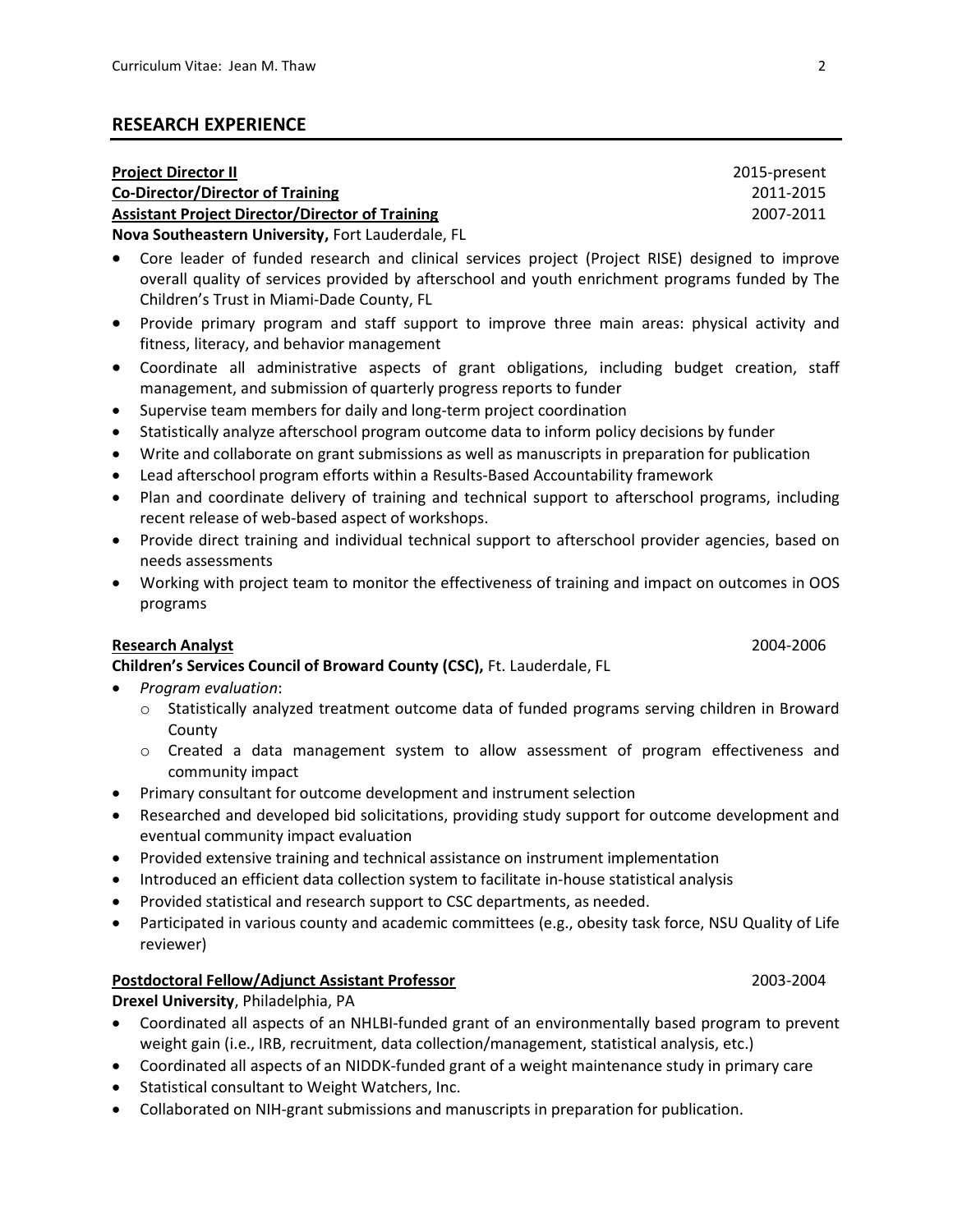#### Research Associate 2001-2003

#### Pennington Biomedical Research Center, Baton Rouge, LA

- Managed an eating laboratory that evaluates food intake behavior and interventions designed to modify food intake (i.e., research study design, recruitment, data collection/management, statistical analysis).
- Member of a multi-site, multidisciplinary team for an NIA-funded grant on the effects of a two-year calorie deficit on aging – conducted psychological assessments and weekly behavioral modification groups.
- Collaborated with and coordinated various departments involved in clinical trials on obesity.
- Trained and supervised research associates and undergraduate students.

### Behavioral Pediatrics Research Team 2000-2003

#### University of Mississippi Medical Center, Jackson, MS

 Presented ongoing research and collaborated with medical faculty on empirical investigations, involving medically ill pediatric populations (e.g., diabetes, cancer).

#### Graduate Research Assistant/Psychology Extern 1998-1999 1998-1999

#### Pennington Biomedical Research Center, Baton Rouge, LA

- Administration and interpretation of psychological testing.
- Screened potential subjects for psychopathology and noncompliance.
- Collaborated on independent research studies and ran subjects in experimental protocols.
- Developed treatment manual/curriculum, as part of a larger multi-site collaborative study on the prevention of diabetes (Diabetes Prevention Project, DPP).

#### Research Technician **1992-1994**

Medical University of South Carolina, Charleston, SC

- Designed and conducted experiments on the effects of prenatal ethanol exposure in a laboratory animal model.
- Performed behavioral and biochemical assays.
- Additional duties included mouse colony and laboratory maintenance, data compilation, statistical analyses, and technician instruction.

#### **Research Intern** 1991

Duke University, Durham, NC

- Summer research internship awarded by Carolinas and Ohio Science Education Network.
- Development of research study, collection of data, statistical analysis and interpretation of data, with published paper on the nature of temporal discrimination in pigeons.

# CLINICAL EXPERIENCE

#### Co-Founder/Treasurer 2011-present

Motivational Institute Mental Health Bridge Clinic, Inc., Fort Lauderdale, FL

- The Motivational Institute Mental Health Bridge Clinic is a non-profit organization that combines graduate training with affordable mental health services
- Supervise and train pre-doctoral students in psychological assessment and testing, individual outpatient psychotherapy, group therapy, and family and couple/marriage counseling
- Awarded 'Most Outstanding Practicum Site' by Nova Southeastern University for outstanding service, training, and supervision (January 2016)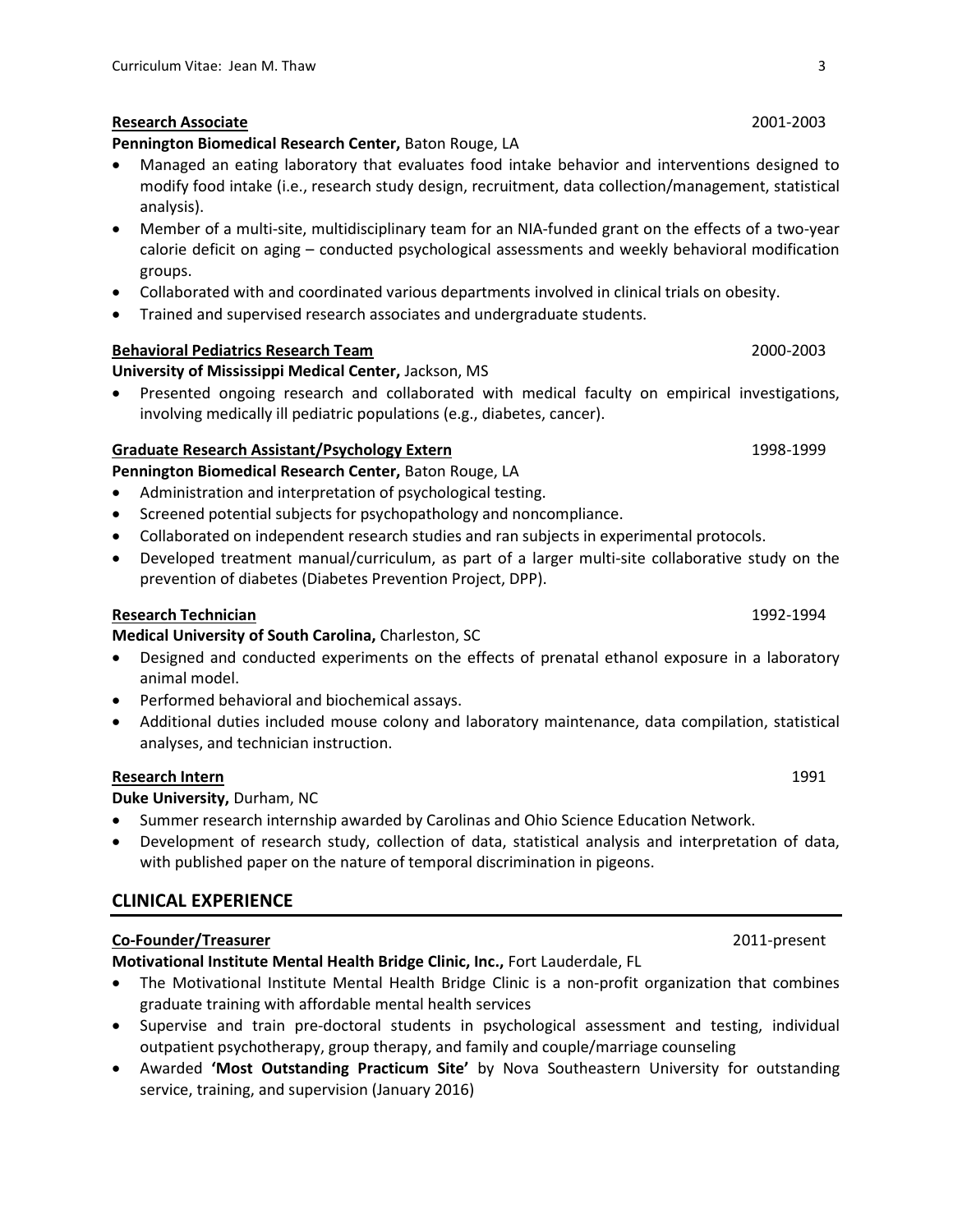# Licensed Clinical Psychologist 2011-2012

Motivational Institute of Behavioral Health, LLC, Fort Lauderdale, FL 2015-present

- The Motivational Institute for Behavioral Health, LLC provides behavioral medicine, psychological, and psychoeducational services such as individual and group psychotherapy, psychological testing, and professional training workshops.
- Primary duties include psychological assessment/testing of and individual outpatient psychotherapy for adolescents and adults. Presenting problems include mood and anxiety disorders, weight and eating disorders, chronic pain management (with evaluation for possible spinal cord stimulator surgery), bariatric pre-assessment, and substance use.
- Assessment and treatment modalities include behavioral and cognitive-behavioral therapy (CBT), acceptance and commitment therapy (ACT), and motivational interviewing (MI).

### Clinical Extern/Eating Disorders Program 1996-2000, 1996-2000,

Our Lady of the Lake Regional Medical Center, Baton Rouge, LA 2001-2003

- Psychological assessment and treatment of adolescents and adults with eating disorders, both in individual and group settings. Levels of care included inpatient, day-patient, and intensive outpatient therapy.
- Training and supervision of new and graduate staff.
- Involved in development of a multidisciplinary team approach to treatment of eating disorders in the hospital setting.

### Clinical Internship (APA-approved Internship) 2000-2001

University of Mississippi Medical Center/Jackson VAMC Consortium, Jackson, MS

#### Chief Psychology Resident

- Rotations:
- Behavioral Pediatrics (Supervisor: T. David Elkin, Ph.D., ABPP)
	- o Duties: Provided inpatient consultation in a variety of settings within a medical center environment. Sites served included a children's rehabilitation center, cancer clinic, hemophilia clinic, diabetes clinic, and a children's hospital. Presenting problems included adjustment issues, disruptive behavior, feeding problems, pain management, etc.
- Clinical Neuropsychology (Supervisor: Judith O'Jile, Ph.D.)
	- $\circ$  Duties: Psychological and neuropsychological assessment and mental status evaluations for patients referred by neurologists and psychiatrists at the (Sonny) Montgomery VA Medical Center (the Consortium's participating VA hospital).
- Eating Disorders (Supervisor: William G. Johnson, Ph.D., ABPP)
	- o Duties: Provided inpatient and outpatient assessment and treatment to adolescents and adults with eating disorders and obesity. Primary treatment modalities included interpersonal and cognitive-behavioral therapy, weight management skills training, and body image work.
- Psychophysiological Disorders/Head Pain Center (Supervisor: Donald B. Penzien, Ph.D.)
	- o **Duties:** Conducted assessments and treatment of recurrent headache and chronic pain syndromes with a focus on non-pharmacologic/behavioral headache therapies.

### Clinical Practica

Practicum in Adult Psychology/Behavior Therapy 1995-2000 Louisiana State University, Baton Rouge, LA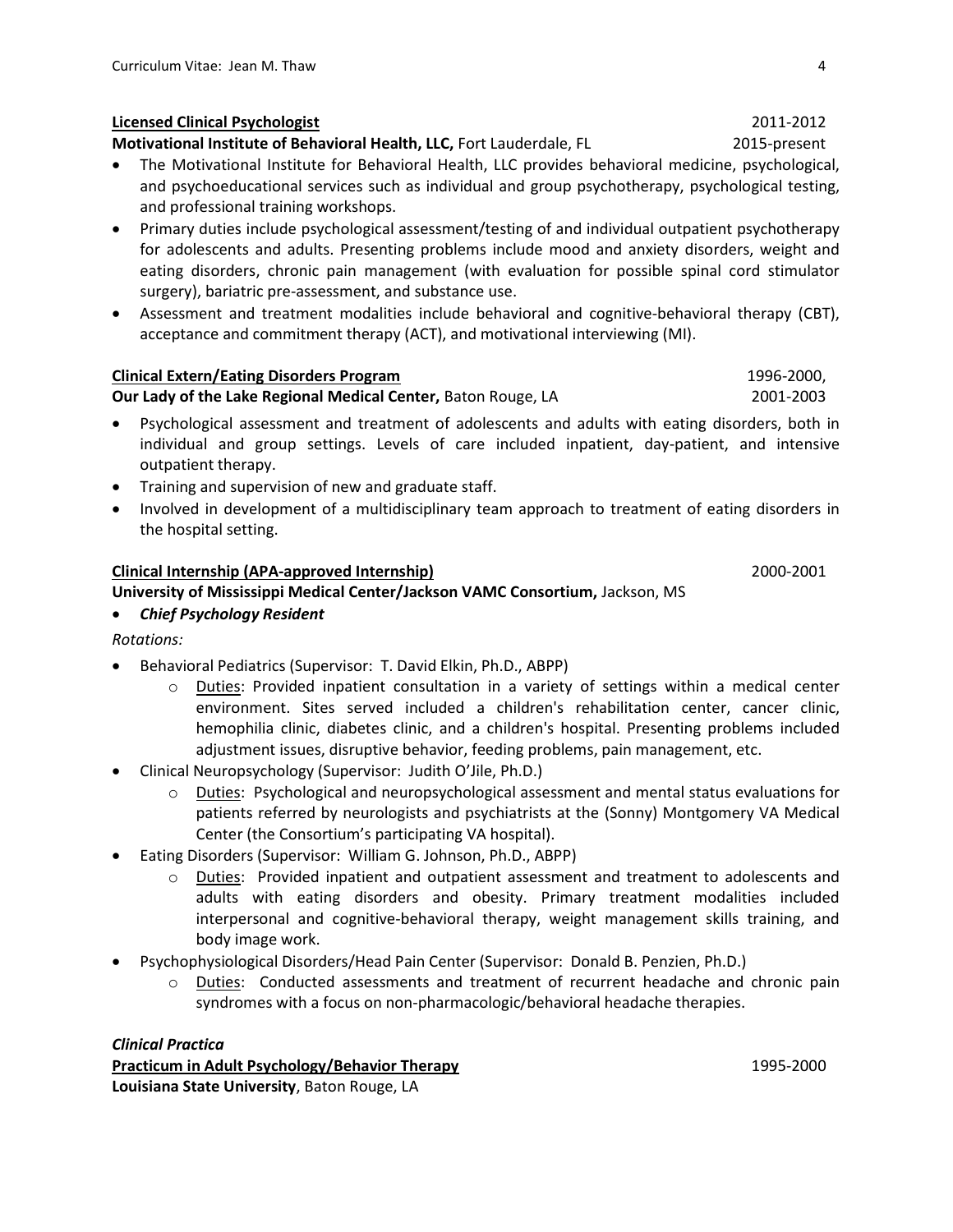- Assessment and treatment of adolescents and adults under a licensed supervisor for students and community population, individual and group settings.
- Trained graduate students in assessment strategies, including clinical interview (structured, semistructured), self-report measures, test interpretation, and case formulation
- Population served consisted mainly of eating disorders, mood disorders, anxiety disorders, trichotillomania, pathological gambling, and personality disorders.
- Group therapist: depression, weight loss, and trichotillomania.
- Supervisor: Donald A. Williamson, Ph.D.

### Practicum in Child/Adolescent Psychology 1998-1999 1998-1999

Louisiana State University, Baton Rouge, LA

- Psycho-educational and behavioral assessment of school-age children and high school adolescents; behavioral treatment approach includes parent training.
- Population served consisted mainly of school/behavior problems, anger management, ADHD, and gifted children.
- Supervisor: Mary Lou Kelley, Ph.D.

## Practicum in Neuropsychology 1997-1998

Earl K. Long Medical Center, Baton Rouge, LA

- Neuropsychological and psychological assessment with written report for patients referred by neurologists at local charity hospital.
- Participated in weekly neurology clinic.
- Presenting problems included CVA, infarcts, aphasia, meningioma, epilepsy, traumatic brain injury due to MVAs, and dementia.
- Supervisor: Wm. Drew Gouvier, Ph.D.

### Practicum in Neuropsychology 1996-1997

### East Louisiana State Hospital, Jackson, LA

- Psychological and neuropsychological assessment, mental status evaluations, and competency to stand trial evaluations with written reports for patients.
- Adaptive behavior assessments for a token economy behavioral training program.
- Functional evaluations for transition to and out of group home environment.
- Population served consisted mainly of schizophrenia, MR, and dementia.
- Supervisors: Wm. Drew Gouvier, Ph.D. and Joseph Comaty, Ph.D.

# TEACHING EXPERIENCE

### Part-time Core Faculty **2013**-present

- Instruct several graduate courses:
	- o Behavioral Assessment (PSY 2509)
	- o Cognitive Behavioral Case Conceptualization (PSY 4623)
	- o Counseling Theories and Practice (PYCL 0502)
	- o Eating Disorders: Theory and Intervention (PSY 4678)
	- o Case Conceptualization and Treatment Strategies (PSY 0666)
	- o Individual Evaluation and Assessment (PSY 0609; online course)
	- o Interviewing Techniques (PSY 0633; online course)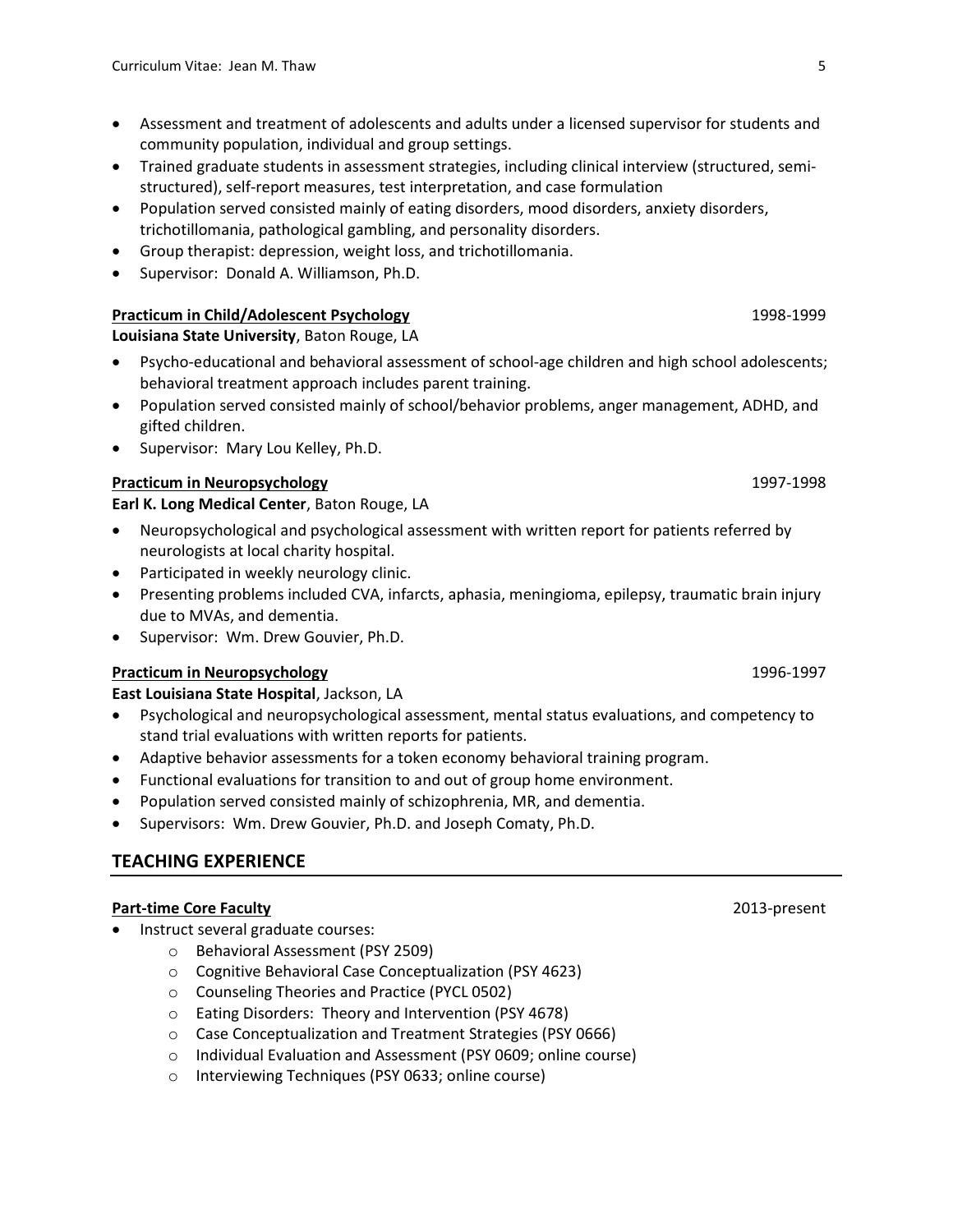#### Visiting Faculty 12/2010-8/2011

Nova Southeastern University, Fort Lauderdale, FL

- Instructed several graduate courses:
	- o Assessment: Interviewing (PSY 1502)—Winter 2011
	- o Child and Adolescent Psychopathology (PSY 1408; 2 sections)—Winter 2011
	- o Clinical Supervision (PSY 2702)—Winter 2011
	- o Cognitive Behavioral Case Conceptualization (PSY 4623)—Summer 2011
	- o Eating Disorders: Theory and Intervention (PSY 4678)—Summer 2011

### Adjunct Faculty 2007-12/2010;

Nova Southeastern University, Fort Lauderdale, FL 8/2011-2013

- Instructed several graduate courses:
	- o Behavioral Assessment (PSY 2509)
	- o Child and Adolescent Psychopathology (PSY 1408)
	- o Cognitive Behavioral Case Conceptualization (PSY 4623)
	- o Counseling Theories and Practice (PYCL 0502)
	- o Eating Disorders: Theory and Intervention (PSY 4678)
	- o Individual Evaluation and Assessment (PSY 0609; online course)

#### Adjunct Assistant Professor 2003-2004

Drexel University, Philadelphia, PA

Instructed undergraduate two-course series in statistics (Computer-Assisted Data Analysis)

#### **Instructor** 1998

Louisiana State University, Baton Rouge, LA

- Instructed undergraduate psychology course (Counseling Psychology, PSYC 3083).
- Responsible for all aspects of designing and instructing an upper-level lecture course.
- Supervisor: Donald A. Williamson, Ph.D.

#### **Teaching Assistant 1991-1992**

Furman University, Greenville, SC

- Assisted professors in four psychology courses:
- General Psychology
- Physiological Psychology
- Experimental Psychology and Statistical Methods
- Animal Behavior

### REFEREED PUBLICATIONS

- Thaw, J.M., Villa, M., Reitman, D., DeLucia, C., Gonzalez, V., & Hanson, K.L. (2014). Naturalistic study of evidence-based fitness promotion in an afterschool setting: Treatment fidelity and its policy implications. New Directions for Youth Development, 143, 103-131. doi: 0.1002.yd
- Lowe, M. R., Thaw, J. M., & Kovach-Miller, K. (2004). Long-term follow-up assessment of successful dieters in a commercial weight loss program. International Journal of Obesity, 28(Suppl. 1), S29.
- Reas, D. L., Williamson, D. A., Greenway, F., Raum, B., Fujioka, K., Stewart, L., Blanchard, D., Arnett, C., Walden, H., Thaw, J., & Antolik, E. (2003). Relationship between weight loss and body image in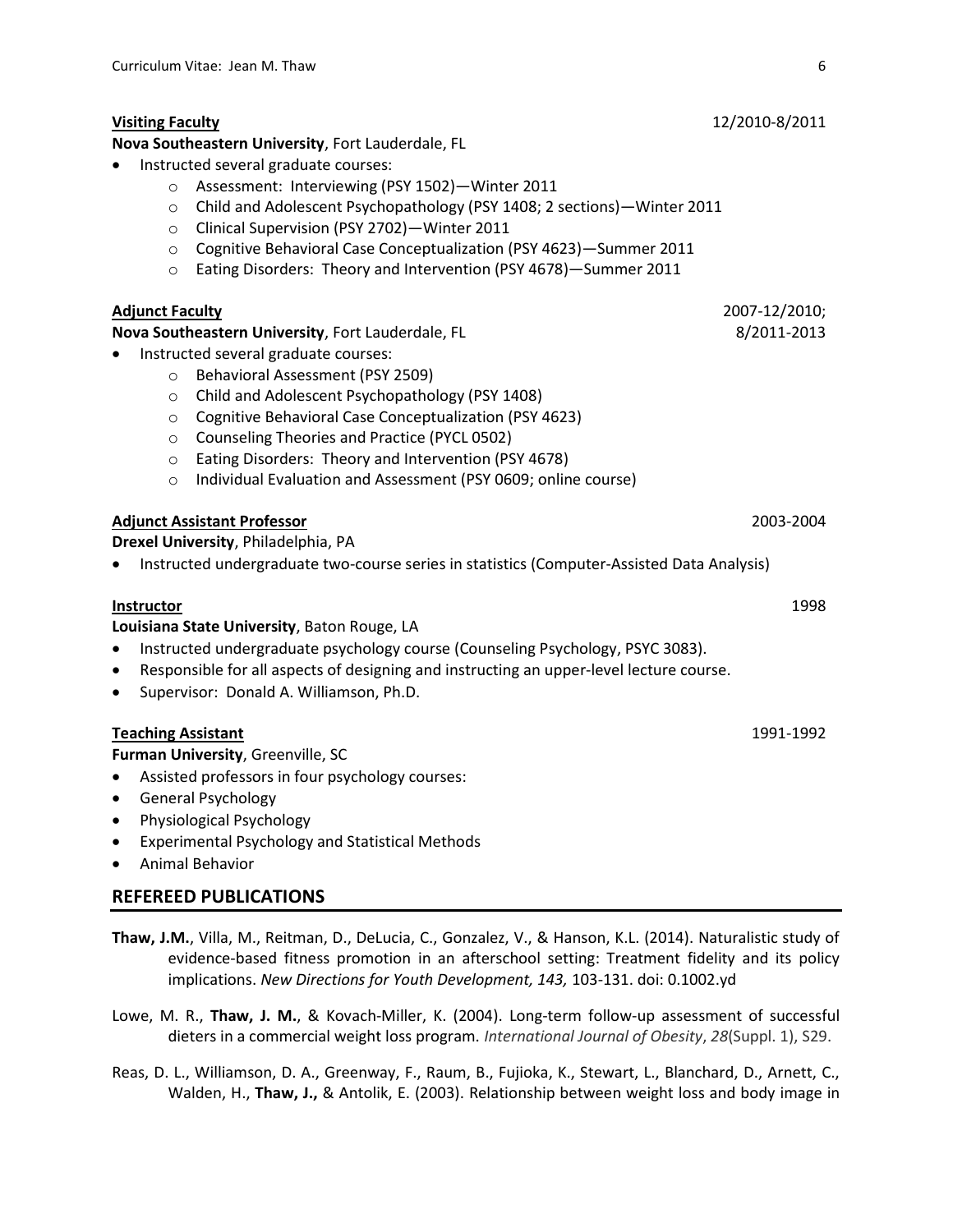obese females seeking weight loss treatment [Abstract]. International Journal of Eating Disorders, 34, 13.

- Williamson, D. A., Womble, L. G., Smeets, M. A., Netemeyer, R. G., Thaw, J. M., Kutlesic, V., & Gleaves, D. H. (2002). Latent structure of eating disorder symptoms: A factor analytic and taxometric investigation. American Journal of Psychiatry, 159(3), 412-418.
- Barbin, J. M., Williamson, D. A., Stewart, T. M., Reas, D. L., Thaw, J. M., & Guarda, A. S. (2002). Psychological adjustment in children of mothers with a history of eating disorders. Eating and Weight Disorders, 7(1), 32-38.
- Womble, L. G., Williamson, D. A., Martin, C. K., Zucker, N. L., Thaw, J. M., Netemeyer, R., Lovejoy, J. C., & Greenway, F. L. (2001). Psychosocial variables associated with binge eating in obese males and females. International Journal of Eating Disorders, 30(2), 217-221.
- Williamson, D. A., Thaw, J. M., & Varnado-Sullivan, P. J. (2001). Cost-effectiveness analysis of a hospitalbased cognitive-behavioral treatment program for eating disorders. Behavior Therapy, 32(3), 459-477.
- Varnado-Sullivan, P. J., Zucker, N., Williamson, D. A., Reas, D., Thaw, J. & Netemeyer, S. B. (2001). Development and implementation of the body logic program for adolescents: A two-stage prevention program for eating disorders. Cognitive and Behavioral Practice, 8(3), 248-259.
- Thaw, J. M., Williamson, D. A., & Martin, C. K. (2001). Impact of altering DSM-IV criteria for anorexia and bulimia nervosa on the base rates of eating disorder diagnoses. Eating and Weight Disorders, 6(3), 121-129.
- Martin, C. K., Williamson, D. A., & Thaw, J. M. (2000). Criterion validity of the Multiaxial Assessment of Eating Disorder Symptoms. International Journal of Eating Disorders, 28(3), 303-310.
- Williamson, D. A., Muller, S. L., Reas, D. L., & Thaw, J. M. (1999). Cognitive bias in eating disorders: Implications for theory and treatment. Behavior Modification, 23(4), 556-577.
- Higa, J. J., Thaw, J. M., & Staddon, J. E. R. (1993). Pigeons' wait-time responses to transitions in interfood-interval duration: Another look at cyclic schedule performance. Journal of the Experimental Analysis of Behavior, 59(3), 529-541.

#### PRESENTATIONS AT PROFESSIONAL MEETINGS

- Arcidiacono, S., Mandler, L., McGregor, S., Thaw, J. M., & Reitman, D. (2012, August). Direct observation of demographic disparities in youth fitness levels. Poster presented at the 120<sup>th</sup> Annual Convention of the American Psychological Association, Orlando, FL.
- McGregor, S., Mandler, L., Reitman, D., Thaw, J. M., Hanson, K. L., & Alvear, S. (2012, August). Oral reading fluency assessment in out-of-school (OOS) programs: Benchmarks for early *identification and change.* Poster presented at the  $120<sup>th</sup>$  Annual Convention of the American Psychological Association, Orlando, FL.
- Villa, M., Thaw, J. M., Luna, Y., Reitman, D., Jarquin, V. G., DeLucia, C., Hanson, K. L., & Sanders, L. (2011, February). Getting kids active in afterschool: A comparison of curriculum-based and standard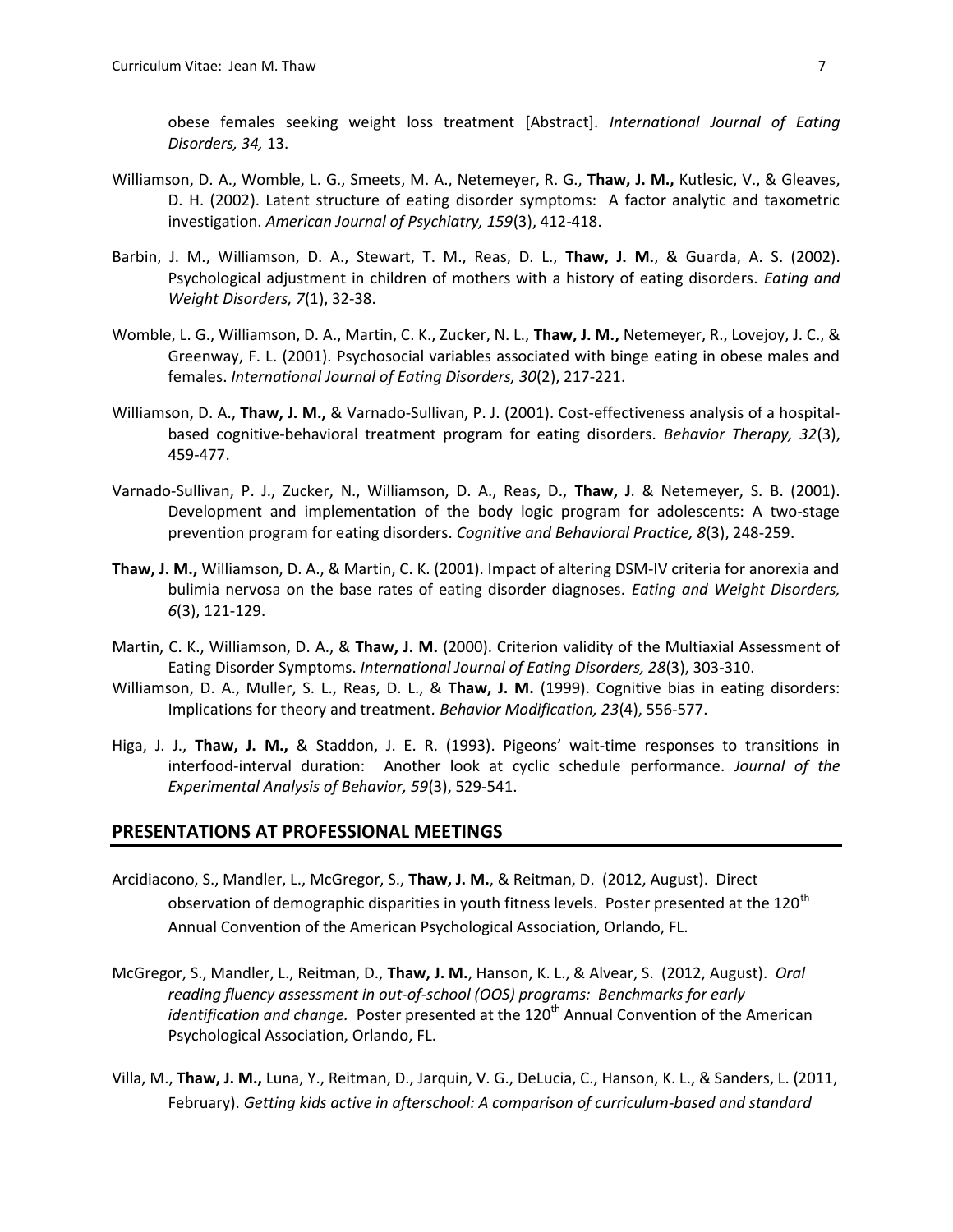physical activity instruction. Poster presented at the  $8<sup>th</sup>$  Active Living Research Annual Conference, San Diego, CA.

- Thaw, J. M., Villa, M., Reitman, D., DeLucia, C., Luna, Y., Hanson, K. L., & Sanders, L. (2010, November). A comparison of evidence-based physical activity curriculum to standard instruction in out-ofschool programs. Poster presented at the 44<sup>th</sup> Annual Convention of the Association for Behavioral and Cognitive Therapies, San Francisco, CA.
- Resnick, A., Thaw, J. M., Karle, J., Luna, Y., Reitman, D., & Hanson, K. L. (2010, August). Fitness in afterschool programs: A pilot study. Poster presented at the  $118<sup>th</sup>$  Annual Convention of the American Psychological Association, San Diego, CA.
- Thaw, J. M., Villa, M., Reitman, D., DeLucia, C., Luna, Y., Hanson, K. L., & Sanders, L. (2010, February). The SPAACE (Smart Physical Activity Assessment of Curriculum-Based Exercise) Project: Evaluation of two contract options for promoting physical activity in out-of-school programs. Poster presented at the  $7<sup>th</sup>$  Annual Conference of the Active Living Research program of the Robert Wood Johnson Foundation, San Diego, CA.
- Villa, M., Reitman, D., & Thaw, J. M. (2009, September). *Effective behavior management*. Workshop presented at the 2009 Annual Meeting of the Florida After School Alliance, Orlando, FL.
- Reitman, D., Thaw, J. M., Pierre, K. P., Valere, T., Lennertz, L, & Hanson, K. L. (2009, May). Project RISE: Documenting Oral Reading Fluency norms and fluency gains among students enrolled in afterschool programs. Poster presented at the  $35<sup>th</sup>$  Annual Meeting of the Association of Behavior Analysis International, Phoenix, AZ.
- Thaw, J. M., Orellana, A., Pann, J., Reitman, D., & Hanson, K. L. (2007, March). Project RISE: An out-ofschool quality improvement initiative. Poster presented at the annual Florida's 21<sup>st</sup> CCLC 2007 Conference, Daytona Beach, FL.
- Kohlmaier, J. R., Williamson, D. A., Brown, S. C., Niedrich, R. W., Jones, G. N., & Thaw, J. M. (2004, November). Binge eating, body image, and obesity in African American men and women. Poster presented at the 38<sup>th</sup> Association for the Advancement of Behavior Therapy, New Orleans, LA.
- Lowe, M. R., Thaw, J. M., & Kovach-Miller, K. (2004, May). Long-term follow-up assessment of successful dieters in a commercial weight loss program. Paper presented at the  $13<sup>th</sup>$  European Congress on Obesity, Prague, Czech Republic.
- Thaw, J. M., & Williamson, D. A. (2003, November). Treatment acceptability for the prevention of obesity and Type 2 diabetes. Poster presented at the  $37<sup>th</sup>$  Association for the Advancement of Behavior Therapy, Boston, MA.
- Reas, D. L., Williamson, D. A., Greenway, F., Raum, B., Fujioka, K., Stewart, L., Blanchard, D., Arnett, C., Walden, H., Thaw, J., & Antolik, E. (2003, May). Relationship between weight loss and body image in obese females seeking weight loss treatment. Paper presented at 2003 International Conference on Eating Disorders, Denver, CO.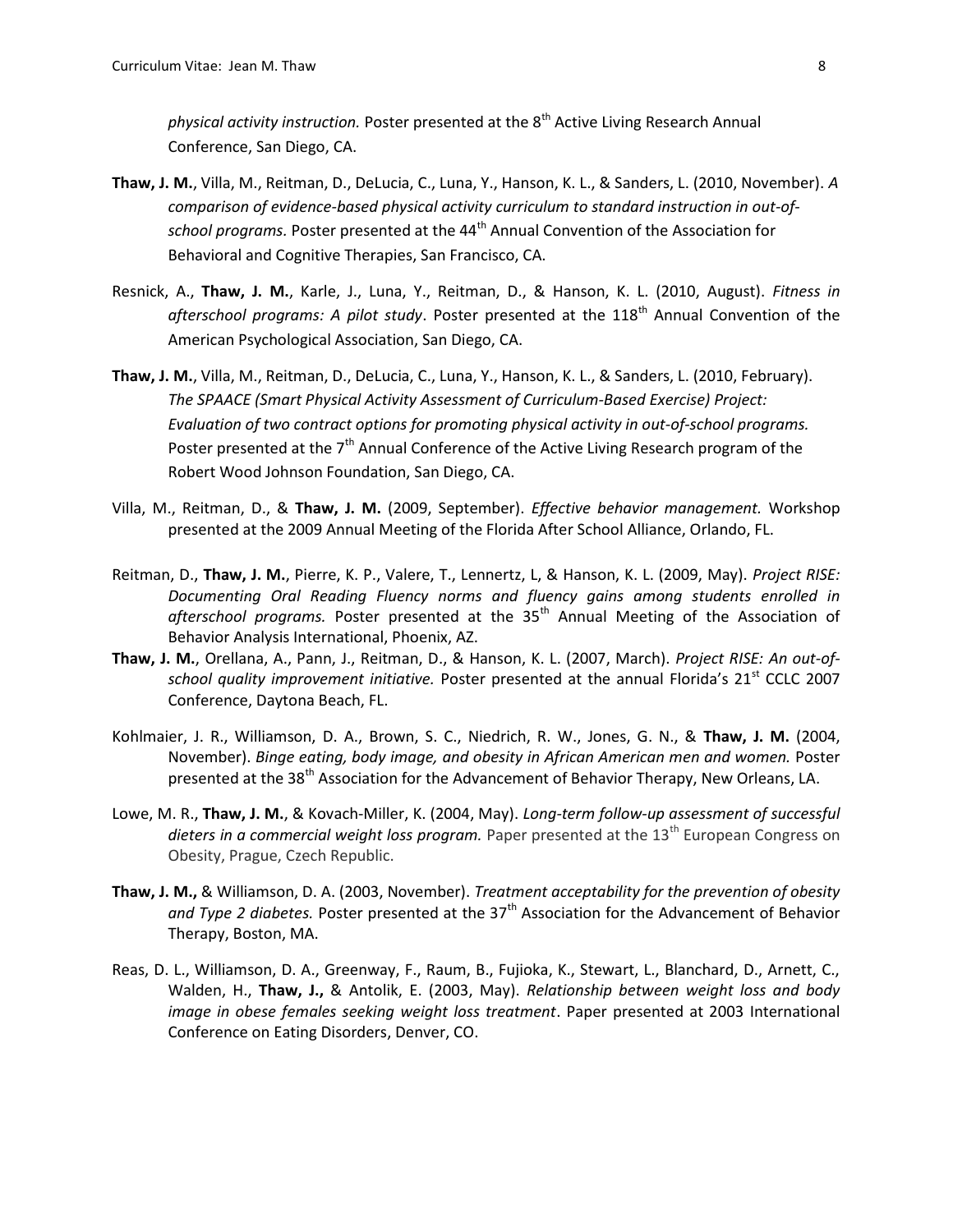- Applegate, H., Thaw, J. M., Damon, J., Griffin, K., Moll, G., Welch, D., & Elkin, T. D. (2001, March). Psychological symptomatology and  $Hb_{A1c}$  in pediatric diabetes patients. Poster presented at the 22<sup>nd</sup> Association for the Society of Behavior Medicine, Seattle, WA.
- Thaw, J. M., Williamson, D. A., & Varnado, P. J. (2000, November). Cost-effectiveness analysis of a hospital-based cognitive-behavioral treatment program for eating disorders. Poster presented at the 34<sup>th</sup> Association for the Advancement of Behavior Therapy, New Orleans, LA.
- Diefenbach, G., Williamson, D., Reitman, D., Reas, D., Santa-Maria, M., Muller, S., & Thaw, J. (2000, November). Behavioral group therapy for trichotillomania: A replication and extension. Poster presented at the 34th annual meeting of the Association for the Advancement of Behavior Therapy. New Orleans, LA.
- Martin, C. K., Williamson, D. A., & Thaw, J. M. (1999, November). Criterion validity of the Multiaxial Assessment of Eating Disorder Symptoms: A brief self-report measure for eating disorder treatment outcome. Poster presented at the 33<sup>rd</sup> Association for the Advancement of Behavior Therapy, Toronto, Canada.
- Varnado, P. J., Zucker, N, L., Williamson, D. A., Thaw, J. M., & Reas, D. L. (1998, November). Body Logic: Test of the efficacy of a cognitive-behavioral primary prevention program for eating disorders. Paper presented at the  $32<sup>nd</sup>$  annual meeting of the Association for the Advancement of Behavior Therapy, Washington, DC.
- Williamson, D. A., Bruno, R., Thaw, J. M., & Muller, S. L. (1998, November). Cognitive-behavior therapy for eating disorders: Comparison of inpatient and partial day hospital programs. Paper presented at the 32<sup>nd</sup> annual meeting of the Association for the Advancement of Behavior Therapy, Washington, DC.
- Thaw, J. M., Williamson, D. A., & Whisenhunt, B. L. (1998, November). An empirical test of Lowe's threefactor model of dieting: Implications for behavior therapy of eating disorders and obesity. Poster presented at the  $32<sup>nd</sup>$  annual meeting of the Association for the Advancement of Behavior Therapy, Washington, DC.
- Varnado, P. J., Zucker, N, L., Williamson, D. A., Thaw, J. M., & Reas, D. L. (1998, November). Body Logic: Test of the efficacy of a cognitive-behavioral primary prevention program for eating disorders. Paper presented at the 8<sup>th</sup> New York International Conference on Eating Disorders, New York, NY.
- Williamson, D. A., Bruno, R., Thaw, J. M., & Muller, S. L. (1998, April). Inpatient, day hospital, and outpatient treatment: A continuum of care. Paper presented at the  $8<sup>th</sup>$  New York International Conference on Eating Disorders, New York, NY.
- Santa Maria, M. P., Thaw, J. M., Reas, D., Reitman, D., Diefenbach, G., Muller, S., & Williamson, D. A. (1997, October). Trichotillomania: A cognitive-behavioral group therapy outcome study. Poster presented at the annual meeting of the Louisiana Psychological Association, Baton Rouge, LA.
- Thaw, J. M. (1996, November). Validity of Lowe's three-factor model of dieting. Paper presented at the Baton Rouge Area Society of Psychologists, Baton Rouge, LA.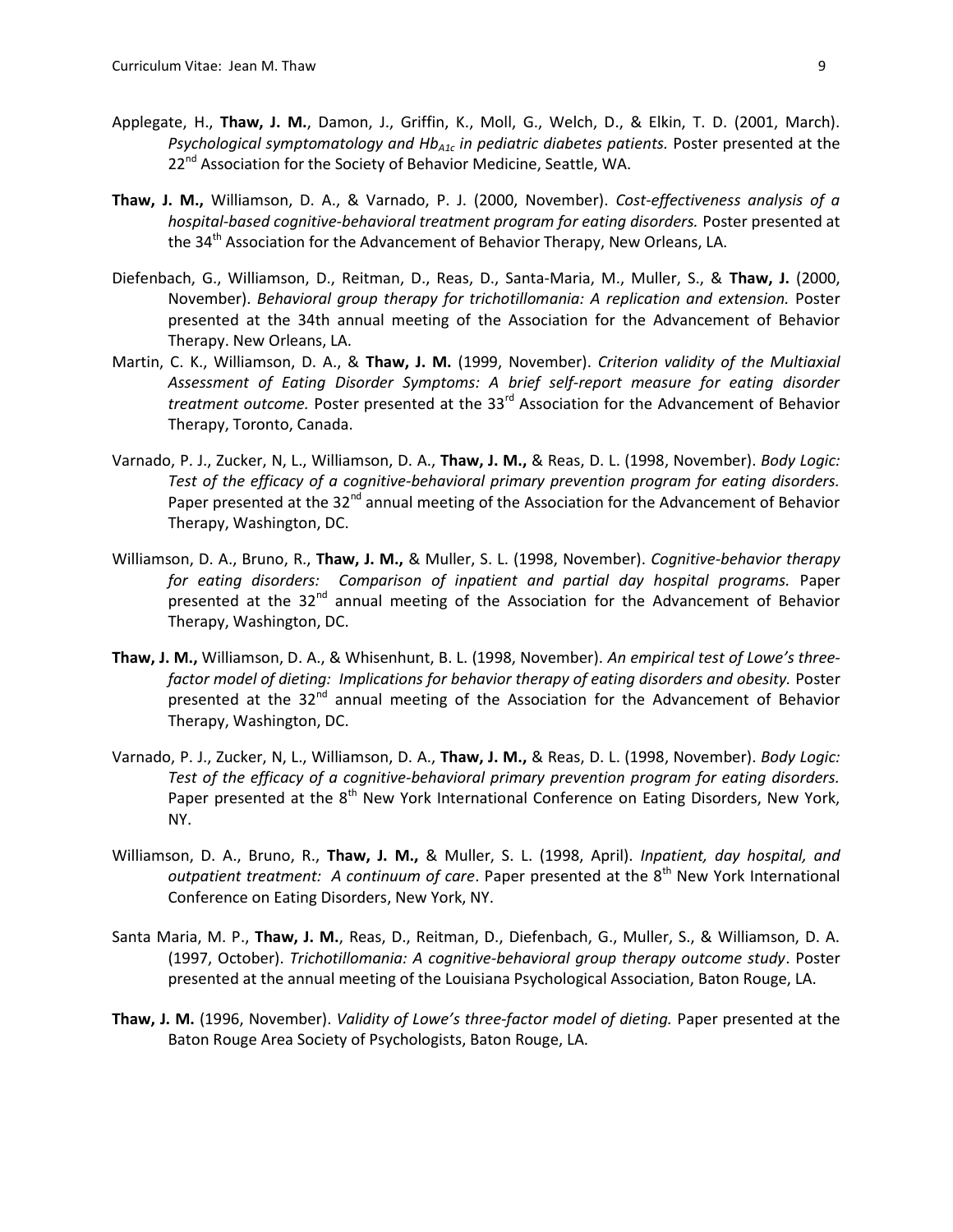- Becker, H. C., Hale, R. L., Weathersby, R. T., Thaw, J. M., & Chase, F. Y. (1993, June). *Effects of* apomorphine and ethanol on locomotor activity in prenatal ethanol-exposed mice. Paper presented at the annual meeting of the Research Society on Alcoholism, San Antonio, TX.
- Thaw, J. M. (1992, March). Pigeons' adjustment to sudden changes in temporal patterns. Paper presented at the National Conference for Undergraduate Research, Minneapolis, MN.
- Thaw, J. M. (1991, September). Pigeons' adjustment to sudden changes in temporal patterns. Paper presented at the Carolinas and Ohio State Education Network Scholars Conference, Duke University, Durham, NC.

#### WORKSHOPS/INVITED PRESENTATIONS

- Resnick, A., & Thaw, J. M. (2010, June). Homework assistance. Workshop presented at the annual Ready, Set, Go! Conference of The Children's Trust, Miami, FL.
- Reitman, D., & Thaw, J. M. (2010, June). Motivating kids for outcome assessment. Workshop presented at the annual Ready, Set, Go! Conference of The Children's Trust, Miami, FL.
- Thaw, J. M. (2009, October). Quality improvement for out-of-school programs. Workshop presented at the annual Back to School Conference of The Children's Trust, Miami, FL.
- Thaw, J. M., Sawyer, Y., Molk, E., & Hardcastle, K. (2009, October). Practical strategies to improve outof-school quality. Panel discussion presented at the annual Back to School Conference of The Children's Trust, Miami, FL.
- Thaw, J. M. (2009, June). Enhancing quality through SACERS. Workshop presented at the annual Survive the Summer Conference of The Children's Trust, Miami, FL.
- Thaw, J. M. (2009, June). Effective behavior management: A primer for out-of-school programs. Workshop presented at the annual Survive the Summer Conference of The Children's Trust, Miami, FL.
- Reitman, D., & Thaw, J. M. (2008, May). *Effective behavior management*. Workshop presented at the annual Survive the Summer conference of The Children's Trust, Miami, FL.
- Reitman, D., & Thaw, J. M. (2008, May). How to improve oral reading fluency. Workshop presented at The Children's Trust annual Survive the Summer conference, Miami, FL.
- Johnson, W. G., Thaw, J. M, & Polk, J. A. (2001, May). *Eating disorders*. Presentation at the  $11<sup>th</sup>$  Annual Mental Health Community Conference for the Department of Mental Health, Jackson, MS.
- Thaw, J. M. (2000, June). Eating disorders: Q&A. Radio interview on WFMF 102.5 FM, Baton Rouge, LA
- Thaw, J. M. (1998, March). Identification of depressive and eating disorder symptoms in adolescent females. Workshop presented to the psychology and social work staff of the Louis Jetson Correctional Center for Youth, Baton Rouge, LA.

#### ACADEMIC HONORS AND AWARDS